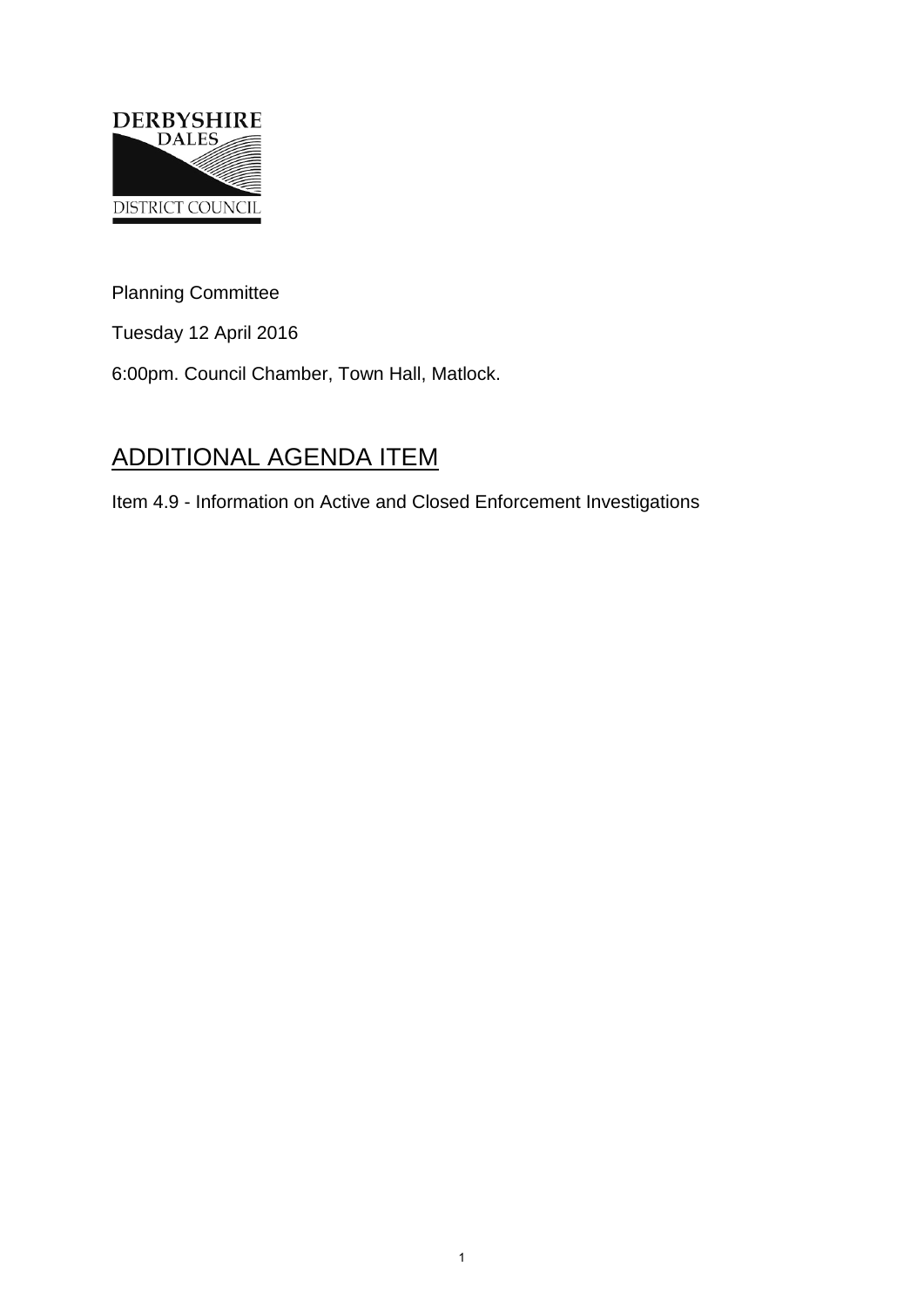## Active Enforcement Investigations

01 April 2016 09:50:40



## Ashbourne North

| ENF/13/00095           | Unauthorised alterations to listed buildings - 15 - 17 Church St,<br>Ashbourne, Derbyshire DE6 1AE                                                                                                                                                                   | Bagshaw Agricultural Vine House 15 Church Street Ashbourne<br>Derbyshire DE6 1AE | <b>Pending Consideration</b> |
|------------------------|----------------------------------------------------------------------------------------------------------------------------------------------------------------------------------------------------------------------------------------------------------------------|----------------------------------------------------------------------------------|------------------------------|
| ENF/14/00071           | Unauthorised building works to facilitate a Biomass Boiler and<br>affecting the setting of a listed building.                                                                                                                                                        | Sturston Hall Farm Mill Lane Sturston Derbyshire DE6 1LN                         | Notice Issued                |
| ENF/15/00014           | Unauthorised alterations to listed building. Installation of photo<br>voltaic panels on roof slope - Sturston Hall Farm, Ashbourne, DE6 1LN                                                                                                                          | Sturston Hall Farm Mill Lane Sturston Derbyshire DE6 1LN                         | Pending Consideration        |
| ENF/15/00035           | Unauthorised signage and paintwork                                                                                                                                                                                                                                   | Drink Zone Plus Ground Floor 5B St John Street Ashbourne<br>Derbyshire DE6 1GP   | Pending Consideration        |
| ENF/15/00064           | Unauthorised painting of building exterior and change of glass in<br>windows                                                                                                                                                                                         | 59 Church Street Ashbourne Derbyshire DE6 1AJ                                    | Pending Consideration        |
| ENF/15/00072           | Unauthorised change of use of ancillary residential accomodation to<br>self contained holiday cottage and change of use of agricultural land<br>to domestic curtilage                                                                                                | Parkfield House Farm Kniveton Lane Offcote Derbyshire DE6 1JQ                    | Notice Issued                |
| ENF/15/00085           | Unauthorised alterations to a listed building comprising of the<br>alterations to the shop front, painting, signage and lighting.                                                                                                                                    | Abode Unit 1 1 Market Place Ashbourne Derbyshire DE6 1GP                         | Pending Consideration        |
| <b>Ashbourne South</b> |                                                                                                                                                                                                                                                                      |                                                                                  |                              |
| ENF/14/00070           | Unauthorised internally illuminated signage above front of<br>restaurant - 25 Dig Street, Ashbourne, DE6 1GF                                                                                                                                                         | 25 Dig Street Ashbourne Derbyshire DE6 1GF                                       | Pending Consideration        |
| ENF/16/00031           | Breach of condition 9 relating to planning permission 14/00722/FUL -<br>specifically the environmental and construction management plan<br>and hours of site work.                                                                                                   | Land Formerly Hillside Farm Wyaston Road Ashbourne<br>Derbyshire DE6 1NB         | Pending Consideration        |
| <b>Brailsford</b>      |                                                                                                                                                                                                                                                                      |                                                                                  |                              |
| ENF/15/00021           | Unauthorised change of use of land from agricultural to domestic.<br>Engineering works to remove trees and hedging to facilitate<br>hardstanding area including the erection of a boundary fence in<br>excess of 1m high adjacent to a classified vehicular highway. | Orchard Cottage Longford Lane Longford Derbyshire DE6 3DT                        | Pending Consideration        |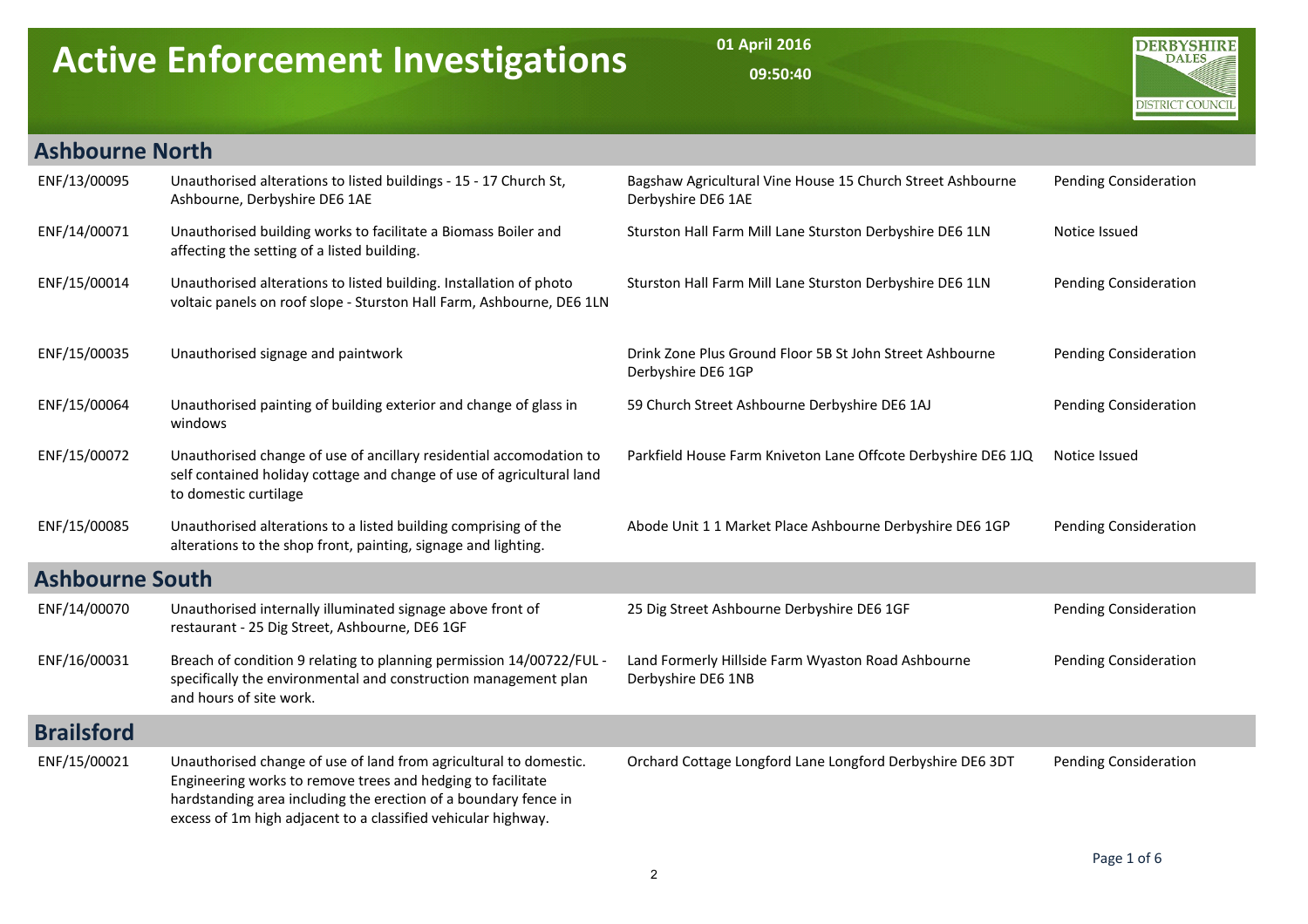| ENF/15/00097               | Unauthorised construction of timber cabin and subsequent<br>occupation as a dwelling house with associated use of land as<br>domestic curtilage.                                                                                                                      | Aragorn Cabin Mercaston Lane Mercaston Derbyshire                               | Notice Issued                |
|----------------------------|-----------------------------------------------------------------------------------------------------------------------------------------------------------------------------------------------------------------------------------------------------------------------|---------------------------------------------------------------------------------|------------------------------|
| ENF/16/00010               | Unauthorised change of use of an agricultural building, shown in red<br>on the attached plan, to a commercial/storage and distribution use                                                                                                                            | School Farm Back Lane Hollington Derbyshire DE6 3GA                             | <b>Pending Consideration</b> |
| ENF/16/00033               | Breach of condition 16 (hours of work) of planning permission<br>13/00826/FUL - Land off Luke Lane Brailsford                                                                                                                                                         | Land Off Luke Lane Luke Lane Brailsford Derbyshire                              | <b>Pending Consideration</b> |
| <b>Carsington Water</b>    |                                                                                                                                                                                                                                                                       |                                                                                 |                              |
| ENF/15/00108               | Non compliance with approved plans "Erection of two dwellings" at<br>Peakland View, Darley Dale, office code 14/00300/FUL                                                                                                                                             | Robinsons Limited Longcliffe Works Longcliffe Brassington<br>Derbyshire DE4 4HN | <b>Pending Consideration</b> |
| ENF/16/00026               | Unauthorised engineering works to facilitate access track on land<br>adjacent to Brassington Lane between Brassington and Bradbourne.                                                                                                                                 | Overfields Quarry Pasture Lane Brassington Derbyshire                           | <b>Pending Consideration</b> |
| ENF/16/00034               | Unauthorised erection of Dog kennels                                                                                                                                                                                                                                  | Four Lane Ends Farm Gibfield Lane Hulland Ward Derbyshire<br>DE6 3EJ            | <b>Pending Consideration</b> |
| <b>Clifton And Bradley</b> |                                                                                                                                                                                                                                                                       |                                                                                 |                              |
| ENF/15/00070               | Change of use of agricultural land to domestic parking of cars,<br>erection of greenhouse, wooden building and storage of various<br>building materials.                                                                                                              | Lower Grange Orchard Lane Wyaston Derbyshire DE6 2DR                            | <b>Pending Consideration</b> |
| ENF/15/00106               | Unauthorised signs on land at Riverside Retail Park and Ashbourne<br>Golf Club.                                                                                                                                                                                       | Waterside Park Waterside Road Ashbourne Derbyshire                              | <b>Pending Consideration</b> |
| ENF/16/00007               | Alledged breach of condition 3 relating to planning permission -<br>15/00581/FUL - Change of use of land from agricultural to equestrian<br>and erection of hay store and field shelter (Retrospective)                                                               | Woodways 6 Council Houses Yew Tree Lane Bradley Derbyshire<br><b>DE6 1PG</b>    | <b>Pending Consideration</b> |
| ENF/16/00009               | Breach of pre-commencement conditions relating to planning<br>permission 15/00757/FUL - Extension to hatchery building and<br>associated works (modifications of 15/00397/FUL) - Moy Park<br>Hatchery, Cockshead Lane, Snelston, Derbyshire for Mr Wayne<br>Shepherd. | Moy Park Hatchery Cockshead Lane Snelston Derbyshire DE6<br>2DP                 | <b>Pending Consideration</b> |
| <b>Darley Dale</b>         |                                                                                                                                                                                                                                                                       |                                                                                 |                              |
| ENF/12/00034               | Unauthorised demolition of a Listed wall and unauthorised access off<br>the A6 at Dale Road North Darley Dale.                                                                                                                                                        | Stancliffe Quarry, Darley Dale, Matlock.                                        | Notice Issued                |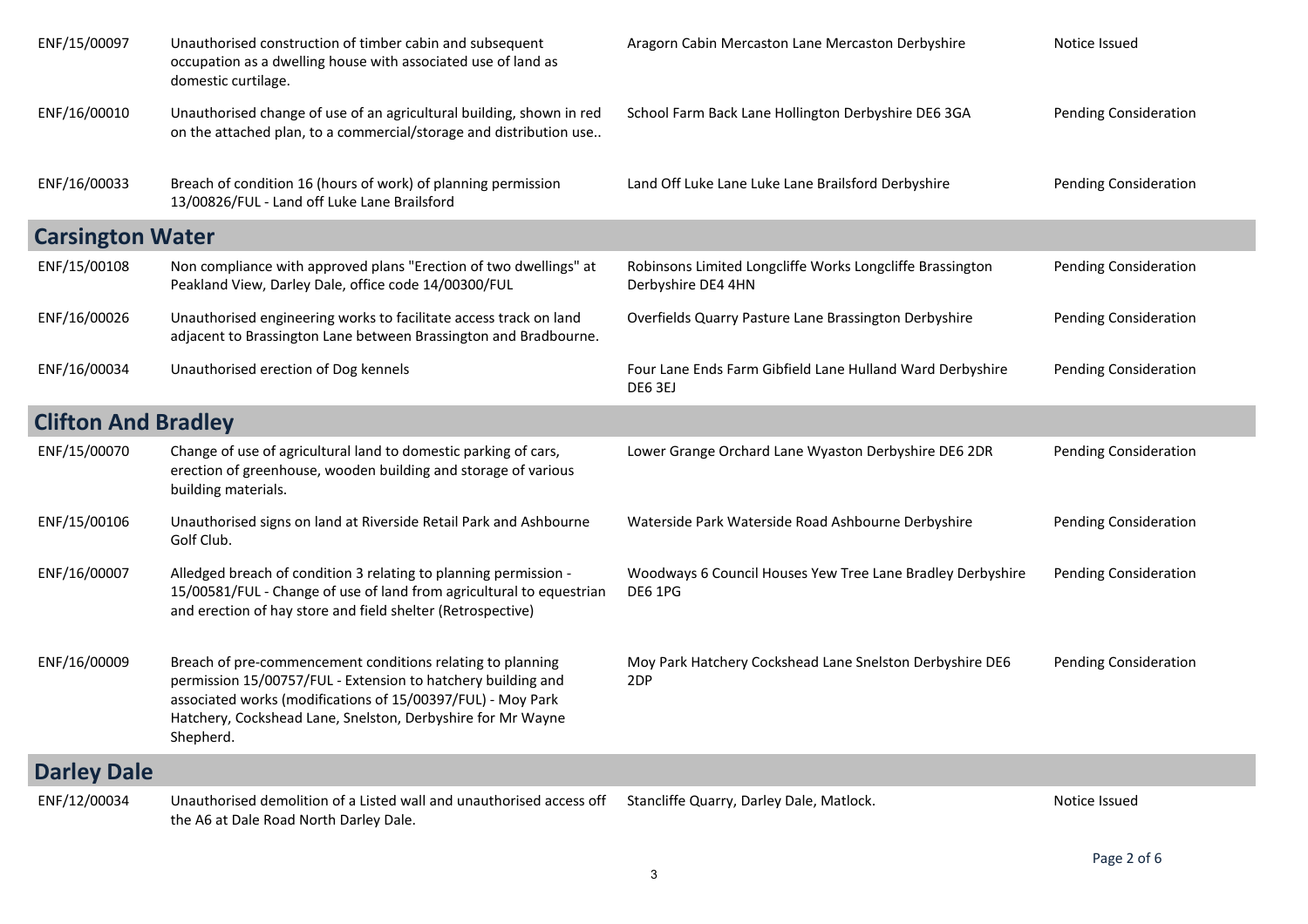| ENF/12/00092                 | Unauthorised building works and siting of caravan on land at<br>junction of Back Lane and Flash Lane, Darley Moor, Matlock.                                                                    | Land At Junction Of Back Lane And Flash Lane Darley Moor<br>Matlock Derbyshire  | Notice Issued                |
|------------------------------|------------------------------------------------------------------------------------------------------------------------------------------------------------------------------------------------|---------------------------------------------------------------------------------|------------------------------|
| ENF/13/00022                 | Expiration of temporary planning permission. Erection of mobile<br>home/chalet for agricultural worker for a temporary period of 3<br>years and retention of existing amenity building/office. | Woodside Farm Buildings Back Lane Darley Moor Matlock<br>Derbyshire DE4 5LP     | <b>Pending Consideration</b> |
| ENF/15/00034                 | Stationing of a caravan on land for suspected residential purposes<br>and the use of an agricultural building for the keeping of horses.                                                       | Land At The Junction Of Back Lane And Flash Lane, Darley Moor,<br>Matlock.      | Notice Issued                |
| ENF/15/00100                 | Erection of a wooden building for use as a dog grooming salon.                                                                                                                                 | Woodville Northwood Avenue Darley Dale Derbyshire DE4 2GD                       | <b>Pending Consideration</b> |
| ENF/16/00005                 | Use of a domestic garage/premises to run a chemical paint stripping<br>business.                                                                                                               | 6 Sunnyside Terrace Farley Hill Matlock Derbyshire DE4 5LT                      | <b>Pending Consideration</b> |
| <b>Dovedale And Parwich</b>  |                                                                                                                                                                                                |                                                                                 |                              |
| ENF/15/00065                 | Alleged change of use of pub car park to use for the stationing of<br>vehicular mobile homes.                                                                                                  | Okeover Arms Mapleton Road Mapleton Derbyshire DE6 2AB                          | <b>Pending Consideration</b> |
| ENF/15/00092                 | The unauthorised erection of a timber cabin for the purposes of<br>human habitation. The Cabin, Laburnham Cottage, Mappleton.                                                                  | Laburnum Cottage Mapleton Road Mapleton Derbyshire DE6<br>2AB                   | <b>Pending Consideration</b> |
| <b>Doveridge And Sudbury</b> |                                                                                                                                                                                                |                                                                                 |                              |
| ENF/13/00019                 | Unlawful siting of caravan for human habitation in agricultural field<br>adjacent to Marston Lane at Doveridge.                                                                                | Land North East Of Holmlea Farm Bungalow Marston Lane<br>Doveridge Derbyshire   | <b>Pending Consideration</b> |
| ENF/14/00085                 | Unauthorised building works due to failing to discharge pre<br>commencement condition 2 of planning permission 14/00577/FUL -<br>First floor extension to bungalow.                            | Cuthberts Bank Church Lane Doveridge Derbyshire DE6 5NN                         | <b>Pending Consideration</b> |
| ENF/15/00001                 | Unauthorised breach of condition 11 of planning permission<br>08/00520/FUL - Conversion of barn to holiday let.                                                                                | Somersal House Bowling Alley Lane Somersal Herbert<br>Derbyshire DE6 5PD        | <b>Pending Consideration</b> |
| ENF/15/00039                 | Unauthorised change of use of agricultural outbuildings to<br>office/business use.                                                                                                             | Hunters Croft Upwoods Road Doveridge Derbyshire DE6 5LL                         | <b>Pending Consideration</b> |
| <b>Hulland</b>               |                                                                                                                                                                                                |                                                                                 |                              |
| ENF/14/00041                 | Breach of condition 2 relating to planning permission<br>10/00812/TEMP - Provision of temporary access for a period of 2<br>years - Redmire Gap, Intakes Lane, Turnditch, Derbyshire DE56 2LU  | Redmire Gap Intakes Lane Turnditch Derbyshire DE56 2LU                          | Pending Consideration        |
| ENF/15/00004                 | Unauthorised engineering works including substantive excavation on<br>land at Common Farm.                                                                                                     | Common Farm Mugginton Lane End Weston Underwood<br>Ashbourne Derbyshire DE6 4PP | <b>Pending Consideration</b> |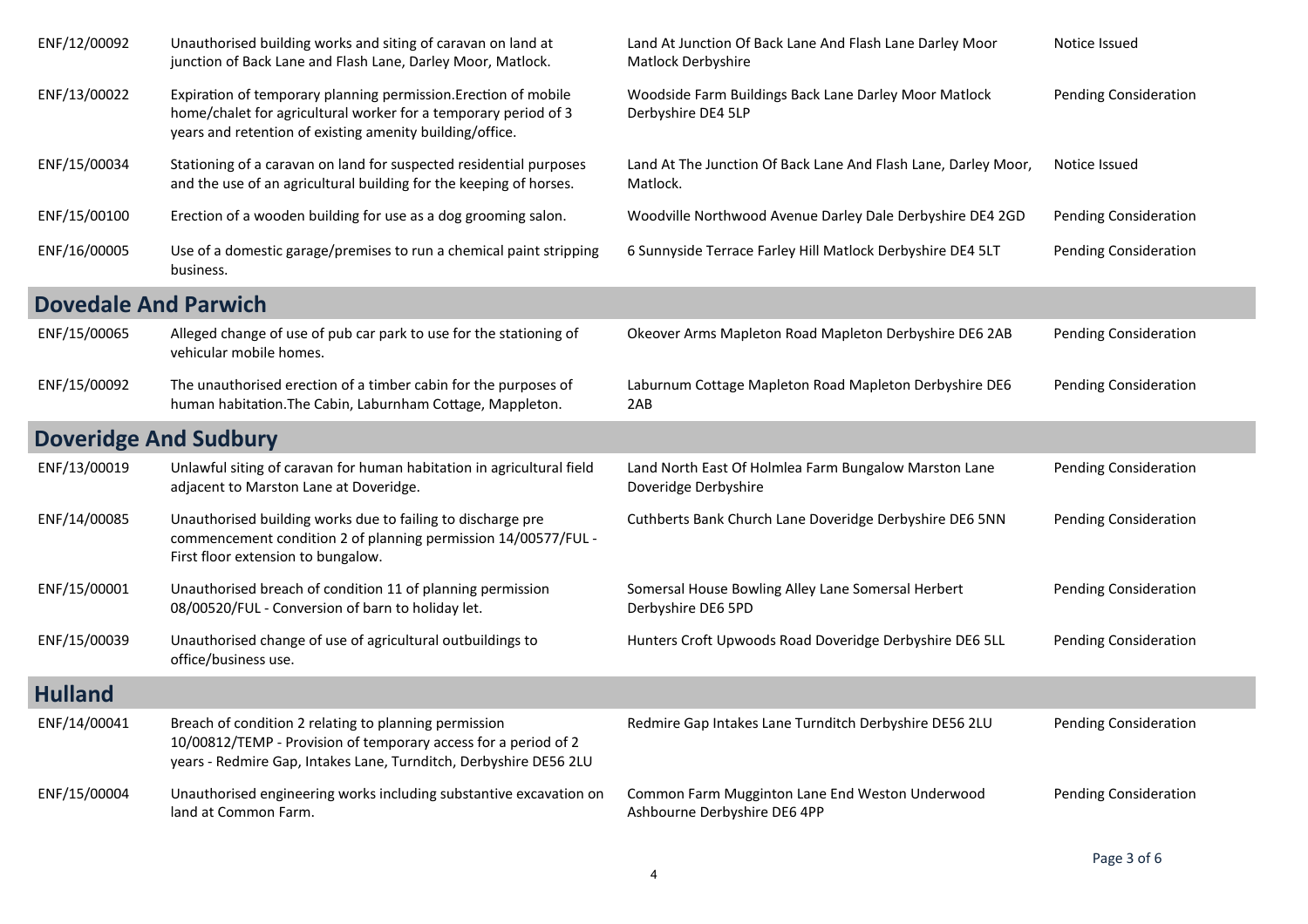| ENF/15/00024              | Unauthorised change of use of holiday cabins to dwelling.                                                                                                                                                       | Blackbrook Lodge Farm Intakes Lane Turnditch Derbyshire DE56<br>2LU        | <b>Pending Consideration</b> |
|---------------------------|-----------------------------------------------------------------------------------------------------------------------------------------------------------------------------------------------------------------|----------------------------------------------------------------------------|------------------------------|
| ENF/16/00030              | Failure to discharge pre-commencement counditions relating to<br>planning permission 15/00418/FUL - Rebuilding of demolished barn<br>for ancillary residential purposes and associated change of use of<br>land | Upper Barn Sitch Farm Sitch Lane Kirk Ireton Derbyshire DE6 3JY            | <b>Pending Consideration</b> |
| <b>Masson</b>             |                                                                                                                                                                                                                 |                                                                            |                              |
| ENF/11/00083              | Unauthorised rebuilding of retaining wall.                                                                                                                                                                      | 24 Chapel Hill Cromford Derbyshire DE4 3QG                                 | Notice Issued                |
| ENF/13/00108              | Unauthorised works to Grade II Listed Building                                                                                                                                                                  | Corn Mill Cottage Water Lane Cromford Derbyshire DE4 3QH                   | Notice Issued                |
| ENF/14/00016              | Unauthorised Advertisements.                                                                                                                                                                                    | Royal Bank Buildings Temple Road Matlock Bath Derbyshire DE4<br>3PG        | Notice Issued                |
| ENF/15/00052              | Installation of plastic windows in a listed building.                                                                                                                                                           | 101 The Hill Cromford Derbyshire DE4 3QU                                   | Notice Issued                |
| ENF/15/00054              | Unauthorised alterations to a Grade II Listed Building.                                                                                                                                                         | Rita's Fish Bar 182 South Parade Matlock Bath Derbyshire DE4<br>3NR        | <b>Pending Consideration</b> |
| ENF/15/00060              | Unauthorised installation of two roof-lights and flue on the rear roof<br>slope.                                                                                                                                | Swifts Cottage 15 The Hill Cromford Derbyshire DE4 3RF                     | Notice Issued                |
| ENF/15/00063              | Alterations to a Listed Building                                                                                                                                                                                | 26 North Street Cromford Derbyshire DE4 3RG                                | <b>Pending Consideration</b> |
| ENF/15/00104              | Unauthorised internal works and demolition of external boundary<br>wall.                                                                                                                                        | Mill Managers House Cromford Mill Mill Road Cromford<br>Derbyshire DE4 3RQ | <b>Pending Consideration</b> |
| ENF/15/00105              | Unauthorised engineering operations to create extra parking/turning<br>area.                                                                                                                                    | G P Produce The Hill Cromford Derbyshire DE4 3QL                           | Pending Consideration        |
| ENF/16/00024              | Unauthorised occupation of holiday let as residential dwelling.                                                                                                                                                 | The Farrows Chestnut Farm Abel Lane Bonsall Derbyshire                     | Pending Consideration        |
| ENF/16/00028              | Unauthorised erection of fence within the curtilage, at the rear, of a<br>Grade II Listed Building.                                                                                                             | 86 The Hill Cromford Derbyshire DE4 3QU                                    | <b>Pending Consideration</b> |
| <b>Matlock All Saints</b> |                                                                                                                                                                                                                 |                                                                            |                              |
| ENF/14/00006              | Unauthorised change of use from domestic curtilage to use as<br>commercial car park relating to Parkside Fitness                                                                                                | 5 Olde Englishe Road Matlock Derbyshire DE4 3RR                            | <b>Pending Consideration</b> |
| ENF/15/00030              | Unauthorised "PELI" advertisement                                                                                                                                                                               | Peli Deli 6 Crown Square Matlock Derbyshire DE4 3AT                        | Notice Issued                |
| ENF/15/00087              | Breach of conditions on planning application number 14/00493/FUL                                                                                                                                                | 10 Imperial Road Matlock Derbyshire DE4 3NL                                | <b>Pending Consideration</b> |

Page 4 of 6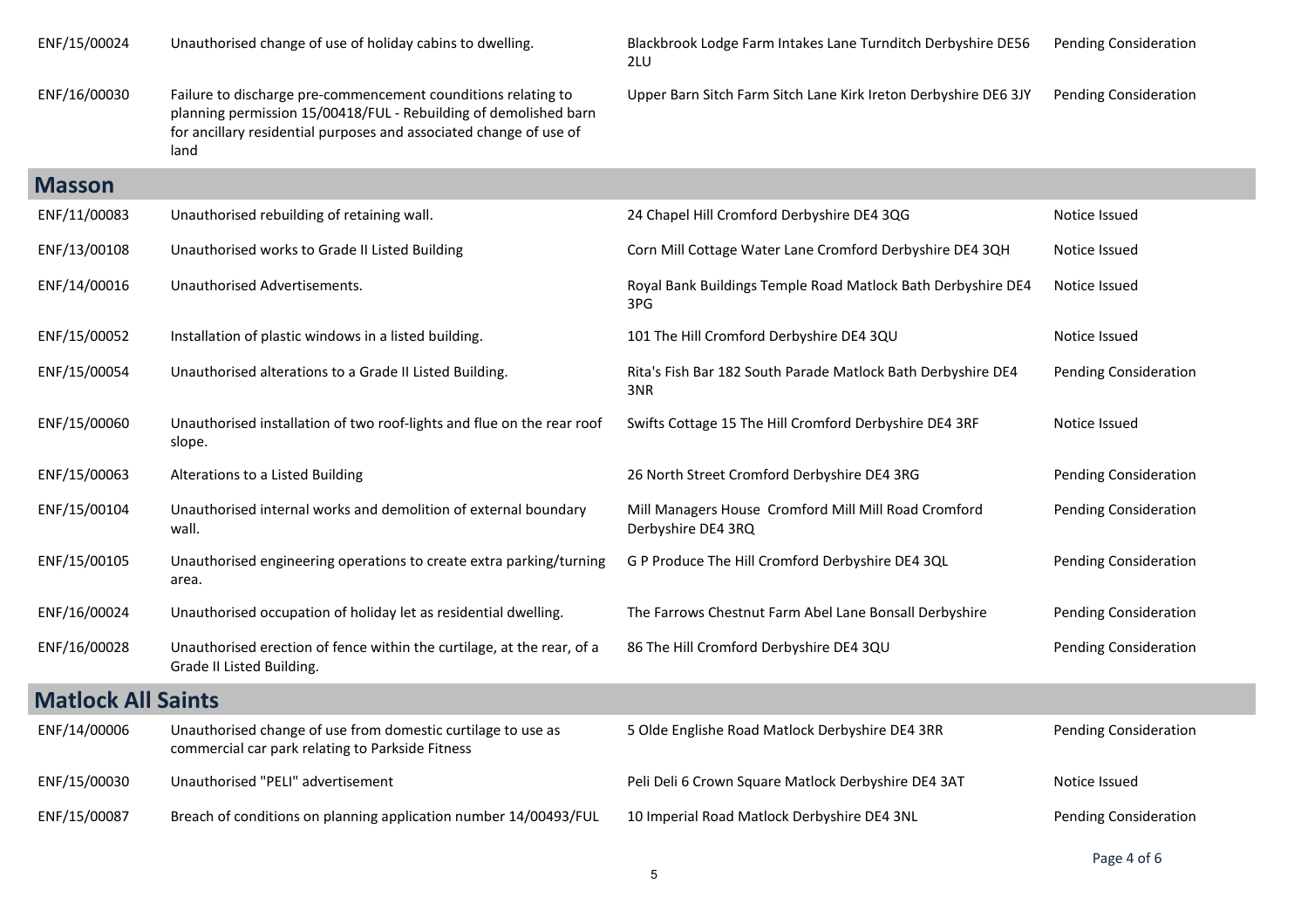| ENF/16/00014            | Unauthorised fencing/decking to the side and rear with associated<br>engineering operations.                                                                                                                                                                           | 38 Megdale Matlock Derbyshire DE4 3JW                                              | <b>Pending Consideration</b> |
|-------------------------|------------------------------------------------------------------------------------------------------------------------------------------------------------------------------------------------------------------------------------------------------------------------|------------------------------------------------------------------------------------|------------------------------|
| ENF/16/00015            | Breach of condition 2 on planning permission (office code)<br>13/00005/FUL.                                                                                                                                                                                            | 19 Dale Road Matlock Derbyshire DE4 3LT                                            | <b>Pending Consideration</b> |
| <b>Matlock St Giles</b> |                                                                                                                                                                                                                                                                        |                                                                                    |                              |
| ENF/13/00084            | Unauthorised erection of workshop                                                                                                                                                                                                                                      | Phillips Woodware Smuse Lane Matlock Derbyshire DE4 5EY                            | Notice Issued                |
| ENF/14/00077            | Unauthorised use of land for the sitting of caravans.                                                                                                                                                                                                                  | Tansley Wood Mills Lumsdale Road Matlock                                           | Notice Issued                |
| ENF/15/00083            | Non compliance with pre-commencement conditions attached to<br>planning permission (15/00453/FUL)                                                                                                                                                                      | Gate Inn The Knoll Tansley Derbyshire DE4 5FN                                      | <b>Pending Consideration</b> |
| ENF/15/00088            | Unauthorised play equipment at The Gate Inn, Tansley.                                                                                                                                                                                                                  | Gate Inn The Knoll Tansley Derbyshire DE4 5FN                                      | <b>Pending Consideration</b> |
| ENF/15/00098            | Unauthorised engineering operations on fields to the South West of<br>Derwent Treescapes.                                                                                                                                                                              | Derwent Treescapes Limited Deep Carr Lane Matlock Derbyshire<br>DE4 3NQ            | <b>Pending Consideration</b> |
| ENF/16/00002            | Erection of wooden structure building and untidy site consisting of<br>the storage of pipes, pipe fittings, buckets, plastic containers, burnt<br>materials, old car parts, old toilet seat, steel frames, bags of waste<br>and discarded houshold materials.          | 55 Church Street Matlock Derbyshire DE4 3BY                                        | Notice Issued                |
| ENF/16/00018            | Unauthorised extensions to existing stables and field shelter.                                                                                                                                                                                                         | Land To The West Of Three Lanes End Whitelea Lane Tansley<br>Derbyshire            | <b>Pending Consideration</b> |
| ENF/16/00025            | 1/ Unauthorised engineering operations to create an earth bund and<br>storage of materials behind it.2/ Rearrangement of existing bund.                                                                                                                                | Land Off Alders Lane, Tansley.                                                     | <b>Pending Consideration</b> |
| <b>Norbury</b>          |                                                                                                                                                                                                                                                                        |                                                                                    |                              |
| ENF/11/00091            | Untidy site - storage of scrap materials (Timber, metal, pipes, bricks,<br>slates, gravel etc), old vehicles and caravans in a state of disrepair.<br>Land at Marston House Farm and Home Farm, Thurvaston Road,<br>Marston Montgomery, Ashbourne, Derbyshire, DE6 2FF | Home Farm Thurvaston Road Marston Montgomery Derbyshire<br>DE6 2FF                 | Notice Issued                |
| ENF/13/00050            | Unauthorised building works to an agricultural building. (Increasing<br>the height).                                                                                                                                                                                   | Barn Opposite Field Cottage Finny Lane Rodsley Derbyshire                          | <b>Pending Consideration</b> |
| ENF/14/00030            | Change of use of land from use for Microlight flying to use for the<br>flying of Biplane aircraft.                                                                                                                                                                     | Airways Airsports Darley Moor Airfield Darley Moor Ashbourne<br>Derbyshire DE6 2ET | <b>Pending Consideration</b> |
| <b>Stanton</b>          |                                                                                                                                                                                                                                                                        |                                                                                    |                              |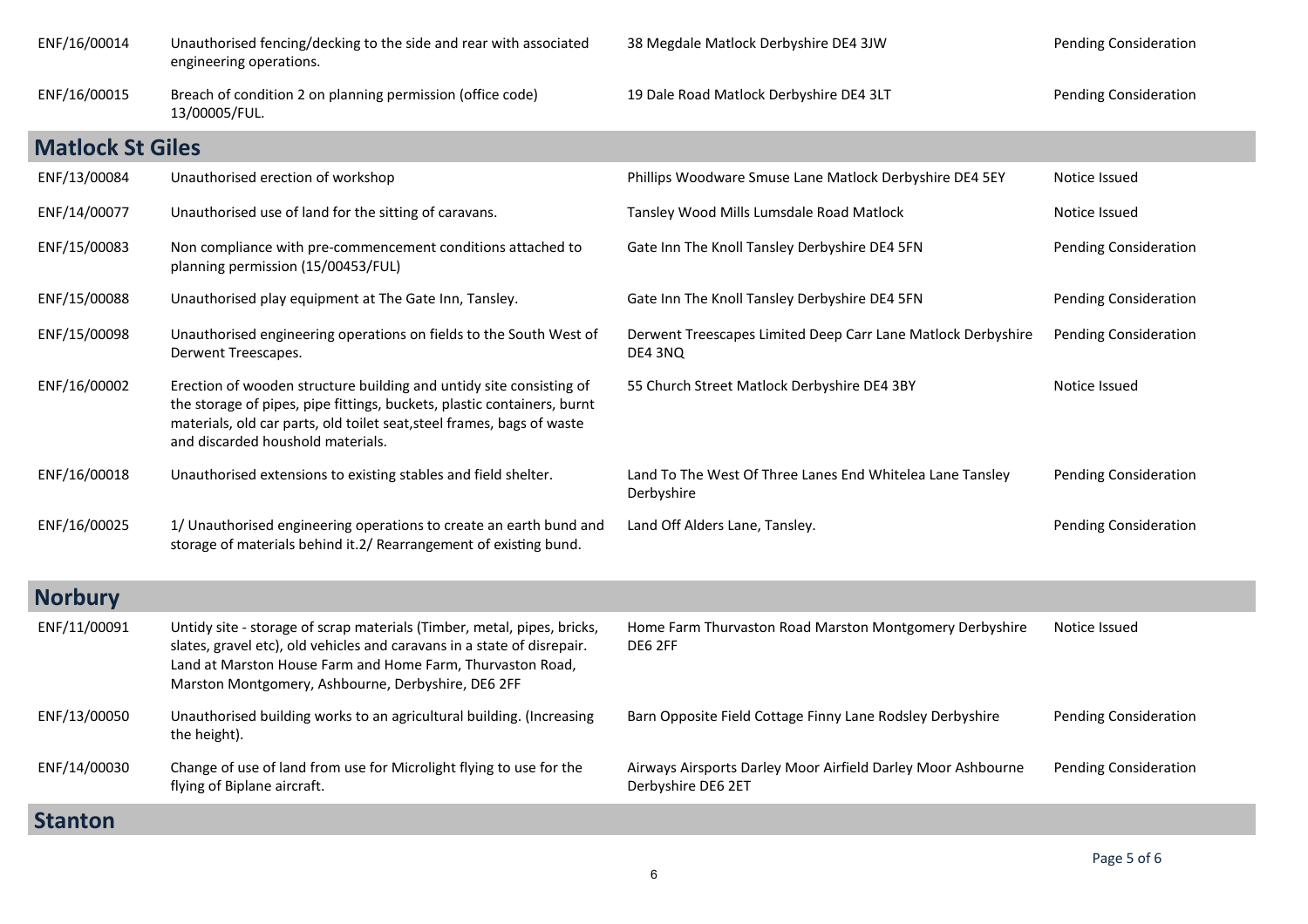| ENF/15/00008      | Rebuilding a roadside wall and the use of part of an agricultural<br>building.                                                                                                              | 103 Northwood Lane Darley Dale Derbyshire DE4 2HS                | Pending Consideration |
|-------------------|---------------------------------------------------------------------------------------------------------------------------------------------------------------------------------------------|------------------------------------------------------------------|-----------------------|
| <b>Wirksworth</b> |                                                                                                                                                                                             |                                                                  |                       |
| ENF/12/00022      | Unauthorised stationing of a wooden chalet building and two steel<br>containers.                                                                                                            | The WoodYard. Homesford. Matlock. Derbyshire. DE4 5HL.           | Notice Issued         |
| ENF/15/00019      | Unauthorised erection of a timber built Mess Room, Office, Wash<br>Room, Storage and Livestock Building.                                                                                    | Sleepy Hollow Farm Hopton Lane Wirksworth Derbyshire DE4<br>4DF  | Notice Issued         |
| ENF/15/00068      | Unauthorised change of use of land for the stationing of a caravan<br>for residential purposes, the erection of a small timber building and<br>the erection of a polly tunnel and portaloo. | Peak View Caravan Site Brassington Lane Wirksworth<br>Derbyshire | Notice Issued         |
| ENF/15/00079      | Works to a Listed Building                                                                                                                                                                  | 14 Market Place Wirksworth Derbyshire DE4 4ET                    | Pending Consideration |
| ENF/15/00082      | Unauthorised engineering operations.                                                                                                                                                        | Land Off Oakerthorpe Road, Bolehill, Wirksworth.                 | Pending Consideration |
|                   |                                                                                                                                                                                             | <b>Total Open Cases</b>                                          | 69                    |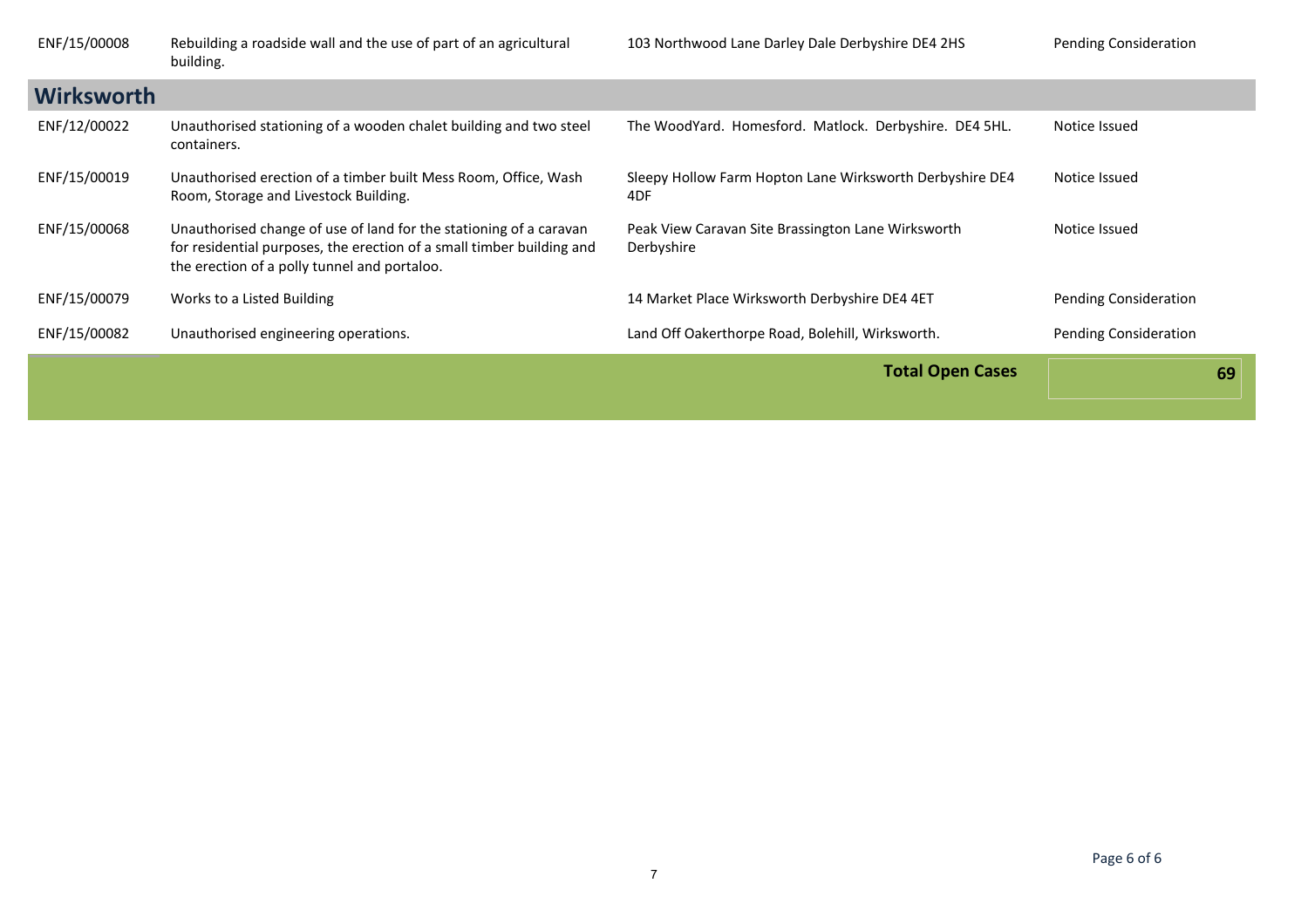## Enforcement Investigations Closed

In the 6 Months Prior to 01/04/2016



| <b>Ashbourne North</b> |                                                                                                                                                                                                                      |                                                                                      |                                         |            |
|------------------------|----------------------------------------------------------------------------------------------------------------------------------------------------------------------------------------------------------------------|--------------------------------------------------------------------------------------|-----------------------------------------|------------|
| ENF/15/00067           | Alleged change in the use of a piece of land to the rear of plot 1<br>at St Oswalds Crescent.                                                                                                                        | 8 Spire Close Ashbourne Derbyshire DE6 1DB                                           | <b>Planning Application</b><br>Received | 23/03/2016 |
| ENF/15/00084           | Unauthorised erection of block building at rear of property<br>known as 49 Park Avenue.                                                                                                                              | 49 Park Avenue Ashbourne Derbyshire DE6 1GA                                          | <b>Complaint Unfounded</b>              | 19/10/2015 |
| ENF/16/00027           | Alledged unauthorised works to roof, brickwork and sound<br>insulation measures.                                                                                                                                     | The Old Pine Store Coxons Yard Ashbourne<br>Derbyshire DE6 1FG                       | <b>Complaint Unfounded</b>              | 04/03/2016 |
| <b>Ashbourne South</b> |                                                                                                                                                                                                                      |                                                                                      |                                         |            |
| ENF/13/00012           | Breach of Condition 20 of planning permission 07/00842/FUL -<br>Formation of car park and memorial sculpture garden/public<br>open space. Land At Junction Of A52/Mayfield Road,<br>Ashbourne, Derbyshire            | Land At Junction Of A52/Mayfield Road Car<br>Park Mayfield Road Ashbourne Derbyshire | Justification from Officer              | 29/03/2016 |
| ENF/15/00007           | Breach of Condition 2 relating to listed building consent -<br>13/00705/LBALT External alterations - re-roofing - Unit 3<br>Former House of Correction, Derby Road, Ashbourne,<br>Derbyshire for Mr Michael Webster. | Unit 3 Former House Of Correction Derby Road<br>Ashbourne Derbyshire DE6 1BE         | <b>Complied Voluntarily</b>             | 01/03/2016 |
| ENF/16/00016           | Alledged building in addition to that approved                                                                                                                                                                       | Land To The East Of Lodge Farm Chase<br>Ashbourne Derbyshire                         | <b>Complaint Unfounded</b>              | 05/02/2016 |
| ENF/16/00022           | Alleged unauthorised removal of trees and hedges to the rear<br>of 15 South St Ashbourne                                                                                                                             | Land To The Rear Of 15 South Street Ashbourne<br>Derbyshire DE6 1DP                  | <b>Complaint Unfounded</b>              | 25/02/2016 |
| <b>Brailsford</b>      |                                                                                                                                                                                                                      |                                                                                      |                                         |            |
| ENF/14/00073           | Failing to maintain a farmyard wall attached to a listed building.                                                                                                                                                   | Churchfields Farm Brailsford Derbyshire DE6<br>3BW                                   | <b>Planning Application</b><br>Received | 06/01/2016 |
| ENF/15/00013           | Unauthorised alterations to access onto a classified road<br>(Yeldersley Lane).                                                                                                                                      | Ednaston Lodge Farm Painters Lane Ednaston<br>Derbyshire DE6 3BA                     | <b>Planning Application</b><br>Received | 09/10/2015 |
| ENF/15/00029           | Unauthorised change of use of agricultural building to use as<br>stables and livery.                                                                                                                                 | The Old Drifthouse Park Stiles Farm Park Lane<br>Rodsley Derbyshire DE6 3AJ          | <b>Planning Application</b><br>Received | 15/01/2016 |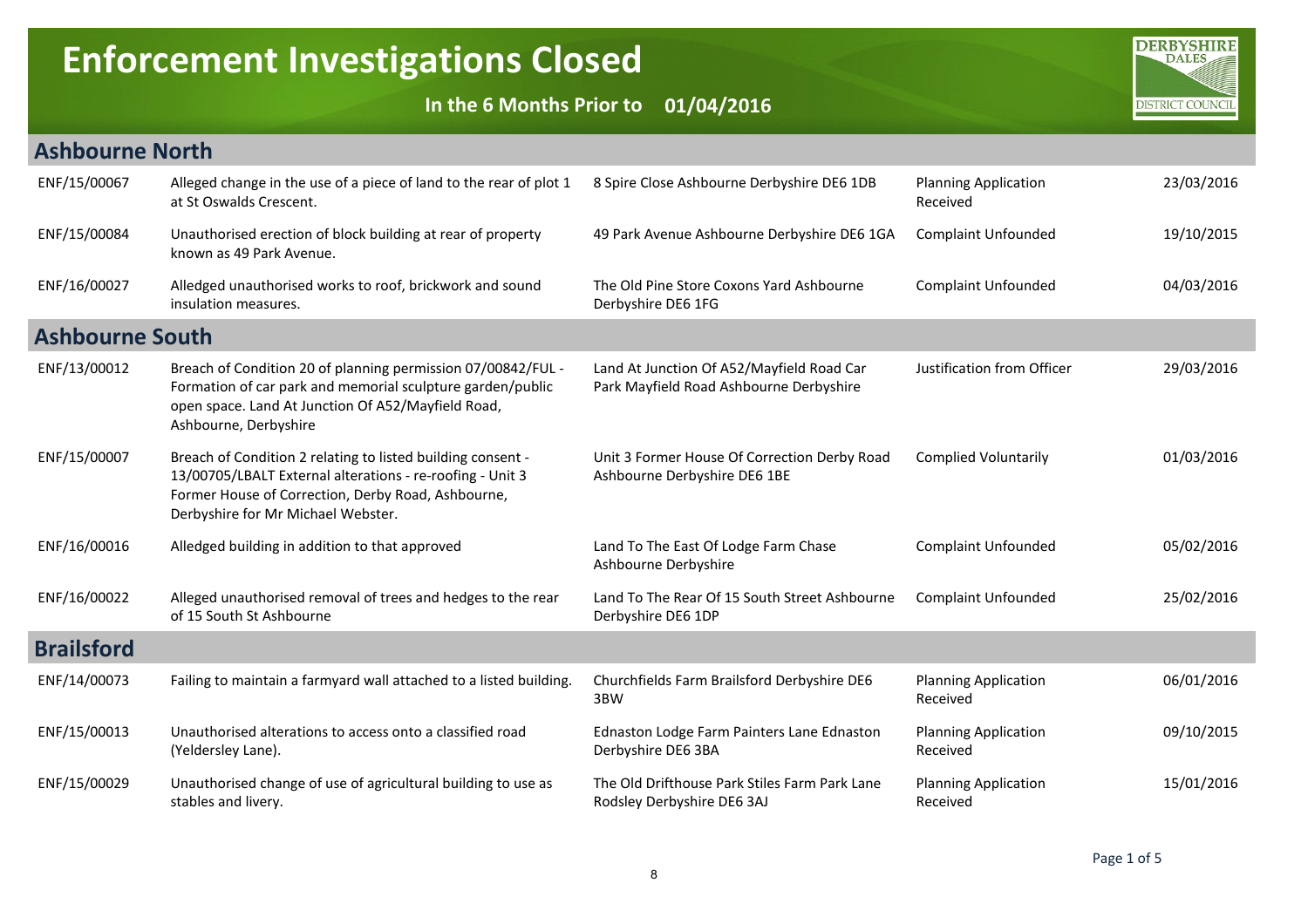| ENF/16/00020               | Alledged engineering works to facilitate an access track on land<br>belonging to Dam Farm at Brailsford                                                                                                                                                          | Former Dam Farm House Yeldersley Lane<br>Ednaston Derbyshire DE6 3BA     | <b>Complaint Unfounded</b>              | 18/02/2016 |
|----------------------------|------------------------------------------------------------------------------------------------------------------------------------------------------------------------------------------------------------------------------------------------------------------|--------------------------------------------------------------------------|-----------------------------------------|------------|
| <b>Carsington Water</b>    |                                                                                                                                                                                                                                                                  |                                                                          |                                         |            |
| ENF/16/00023               | Alleged unauthorised internal alterations to a listed building. -<br>removal of internal wall and Inglenook Fireplace.                                                                                                                                           | The Glebe House Back Lane Carsington<br>Derbyshire DE4 4DE               | <b>Complaint Unfounded</b>              | 26/02/2016 |
| <b>Clifton And Bradley</b> |                                                                                                                                                                                                                                                                  |                                                                          |                                         |            |
| ENF/15/00046               | Unauthorised erection of stables on agricultural land.                                                                                                                                                                                                           | Woodways 6 Council Houses Yew Tree Lane<br>Bradley Derbyshire DE6 1PG    | <b>Planning Application</b><br>Received | 05/10/2015 |
| ENF/15/00089               | Alleged unauthorised extension to rear of property.                                                                                                                                                                                                              | 2 Yeldersley Lane Bradley Derbyshire DE6 1PJ                             | <b>Complaint Unfounded</b>              | 20/10/2015 |
| ENF/15/00095               | Alledged unauthorised white UPVC windows installed at this<br>barn.                                                                                                                                                                                              | Barn To The South Of Halfway House Clifton<br>Road Clifton Derbyshire    | <b>Complaint Unfounded</b>              | 29/10/2015 |
| ENF/15/00101               | Breach of condition 3 relating to planning permission<br>15/00260/FUL - states that this permission does not convey any<br>authorisation to light the menage'. No lighting shall be installed<br>without prior written approval of the local planning authority. | Thorney Hill Farm Cacklehill Lane Snelston<br>Derbyshire DE6 2DL         | <b>Complied Voluntarily</b>             | 24/11/2015 |
| ENF/15/00111               | Unauthorised siting of caravans on land adjacent to A515,<br>Ashbourne.                                                                                                                                                                                          | Barn To The South Of Halfway House Clifton<br>Road Clifton Derbyshire    | <b>Complied Voluntarily</b>             | 11/01/2016 |
| ENF/16/00012               | Alleged occupied caravans on this site                                                                                                                                                                                                                           | Lady Hole Farm Lady Hole Lane Yeldersley<br>Derbyshire DE6 1LR           | <b>Complaint Unfounded</b>              | 27/01/2016 |
| ENF/16/00017               | Unauthorised creation of hardstanding area and vehicular<br>access onto a classified road.                                                                                                                                                                       | Land Of Former Wesleyan Methodist Chapel<br>Mill Lane Shirley Derbyshire | <b>Complied Voluntarily</b>             | 09/03/2016 |
| <b>Darley Dale</b>         |                                                                                                                                                                                                                                                                  |                                                                          |                                         |            |
| ENF/15/00006               | Alterations to a Listed Building                                                                                                                                                                                                                                 | Farley Farm Farley Lane Farley Derbyshire DE4<br>5LR                     | Not in the Public interest to<br>pursue | 17/02/2016 |
| ENF/15/00037               | Unauthorised extension/alterations.                                                                                                                                                                                                                              | Espresso 5 Dale Road North Darley Dale<br>Derbyshire DE4 2FS             | Not in the Public interest to<br>pursue | 05/10/2015 |
| ENF/15/00069               | Material change of residential premises (ex garage building) to<br>holiday cottage/flat.                                                                                                                                                                         | Warney Lea Dale Road South Darley Dale<br>Derbyshire DE4 2EU             | <b>Complied Voluntarily</b>             | 05/10/2015 |
| ENF/15/00081               | Unauthorised "sail" type advertisement.                                                                                                                                                                                                                          | Espresso 5 Dale Road North Darley Dale<br>Derbyshire DE4 2FS             | <b>Complied Voluntarily</b>             | 26/10/2015 |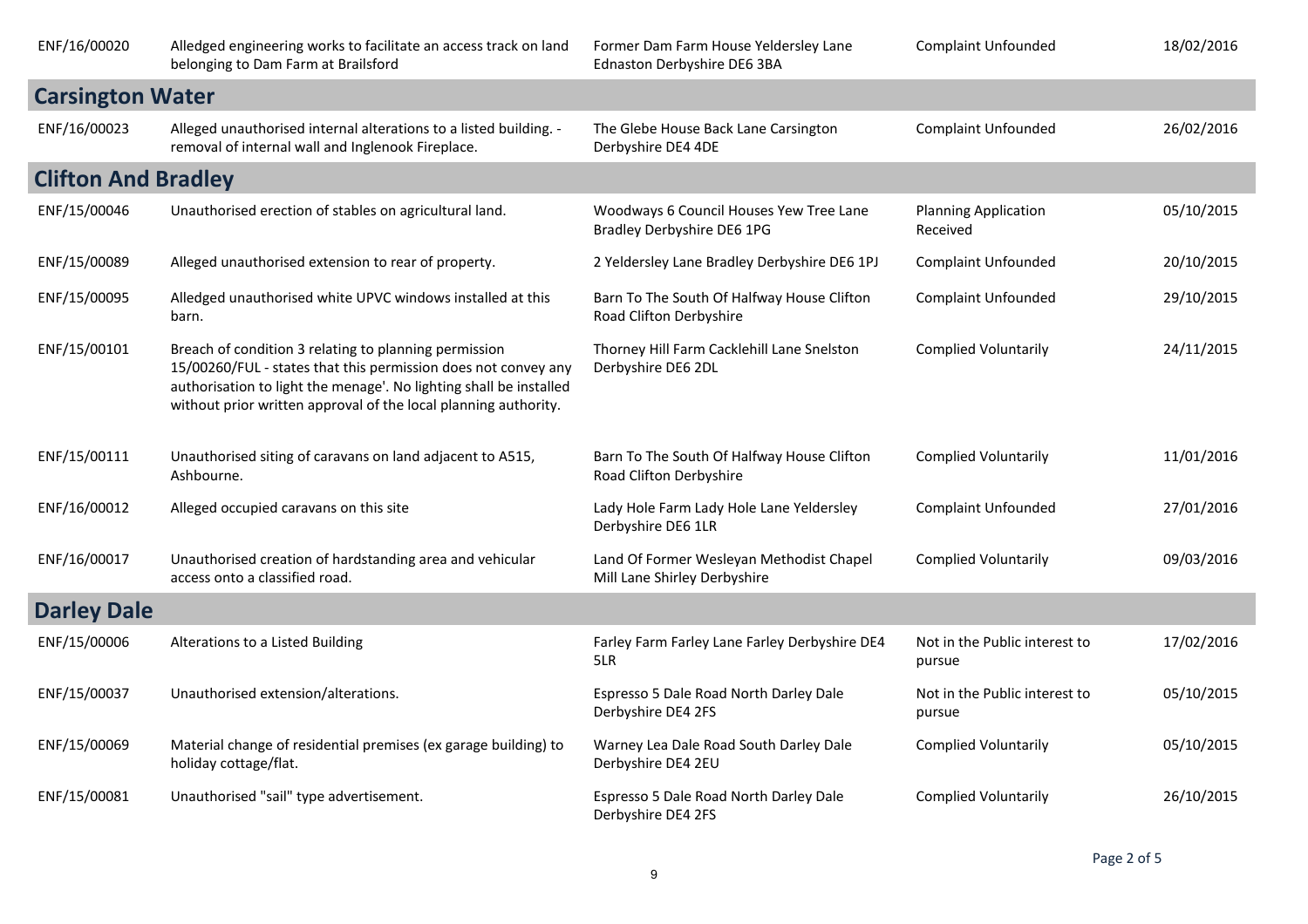| ENF/15/00096   | Alleged breach of planning control.                                                                                                      | Isis Moor Lane Darley Dale Derbyshire DE4 2HG                                                      | <b>Complaint Unfounded</b>              | 04/11/2015 |
|----------------|------------------------------------------------------------------------------------------------------------------------------------------|----------------------------------------------------------------------------------------------------|-----------------------------------------|------------|
| ENF/16/00029   | Alleged discrepancy on approved plans (application<br>15/00550/FUL)                                                                      | Holt Brook House Ladygrove Road Two Dales<br>Derbyshire DE4 2FG                                    | Not in the Public interest to<br>pursue | 30/03/2016 |
| <b>Hulland</b> |                                                                                                                                          |                                                                                                    |                                         |            |
| ENF/15/00073   | Unauthorised building/engineering works to extend a barn at<br>Old Field Farm, Fields Lane, Kirk Ireton.                                 | Land Off Field Lane Kirk Ireton Derbyshire                                                         | <b>Complied Voluntarily</b>             | 16/12/2015 |
| ENF/15/00075   | Unauthorised erection of shed on land at Rough Pitty Wood,<br>Callow Lane, Kirk Ireton                                                   | Rough Pitty Wood Callow Lane Kirk Ireton<br>Derbyshire                                             | <b>Complied Voluntarily</b>             | 10/11/2015 |
| ENF/15/00103   | Unauthorised erection of street lighting on land at UK<br>Waterproofing Solutions Ltd, Windmill Farm, Biggin Lane,<br>Ashbourne. DE6 3FN | UK Waterproofing Solutions Ltd Windmill Farm<br>Biggin Lane Biggin Ashbourne Derbyshire DE6<br>3FN | <b>Complied Voluntarily</b>             | 15/12/2015 |
| ENF/15/00109   | Unauthorised caravan and steel frame polly tunnel on Land<br>adjacent to Nether Lane, Biggin by Hulland.                                 | Land To The East Of Innisfree Nether Lane<br>Biggin Ashbourne Derbyshire                           | <b>Complied Voluntarily</b>             | 08/02/2016 |
| ENF/16/00013   | Demolition of outbuilding, The Old Cottage, Main Street, Kirk<br>Ireton - ref 15/00685/DEM                                               | The Old Cottage Main Street Kirk Ireton<br>Derbyshire DE6 3LD                                      | <b>Complaint Unfounded</b>              | 28/01/2016 |
| ENF/16/00021   | Erection of floodlights on site, without planning permission                                                                             | Smith Hall Farm Smith Hall Lane Hulland Ward<br>Derbyshire DE6 3ES                                 | <b>Complied Voluntarily</b>             | 24/02/2016 |
| <b>Masson</b>  |                                                                                                                                          |                                                                                                    |                                         |            |
| ENF/14/00079   | Unauthorised engineering works and tipping of resultant<br>material on a Local Wildlife site.                                            | G P Produce Unit 4 The Hill Cromford<br>Derbyshire DE4 3QL                                         | <b>Planning Application</b><br>Received | 14/10/2015 |
| ENF/15/00077   | Unauthorised erection of conservatory.                                                                                                   | 2 Hillcrest Uppertown Lane Bonsall Derbyshire<br>DE4 2AW                                           | <b>Planning Application</b><br>Received | 18/01/2016 |
| ENF/15/00080   | Unauthorised front extension.                                                                                                            | 36 Ridgewood Drive Cromford Derbyshire DE4<br>3RJ                                                  | <b>Planning Application</b><br>Received | 25/01/2016 |
| ENF/15/00102   | Unauthorised estate agent boards at the junction of Alabaster<br>Lane and Cromford Hill                                                  | The Hill Cromford Derbyshire DE4 3QL                                                               | <b>Complied Voluntarily</b>             | 23/11/2015 |
| ENF/16/00003   | Unauthorised banner advertisements.                                                                                                      | Princess Victoria Public House 174 - 176 South<br>Parade Matlock Bath Derbyshire DE4 3NR           | <b>Complied Voluntarily</b>             | 17/02/2016 |
| ENF/16/00004   | Unauthorised advertisements                                                                                                              | Masson Mills (Buildings/Facilities Manager)<br>Derby Road Matlock Bath Derbyshire DE4 3PY          | <b>Complied Voluntarily</b>             | 16/02/2016 |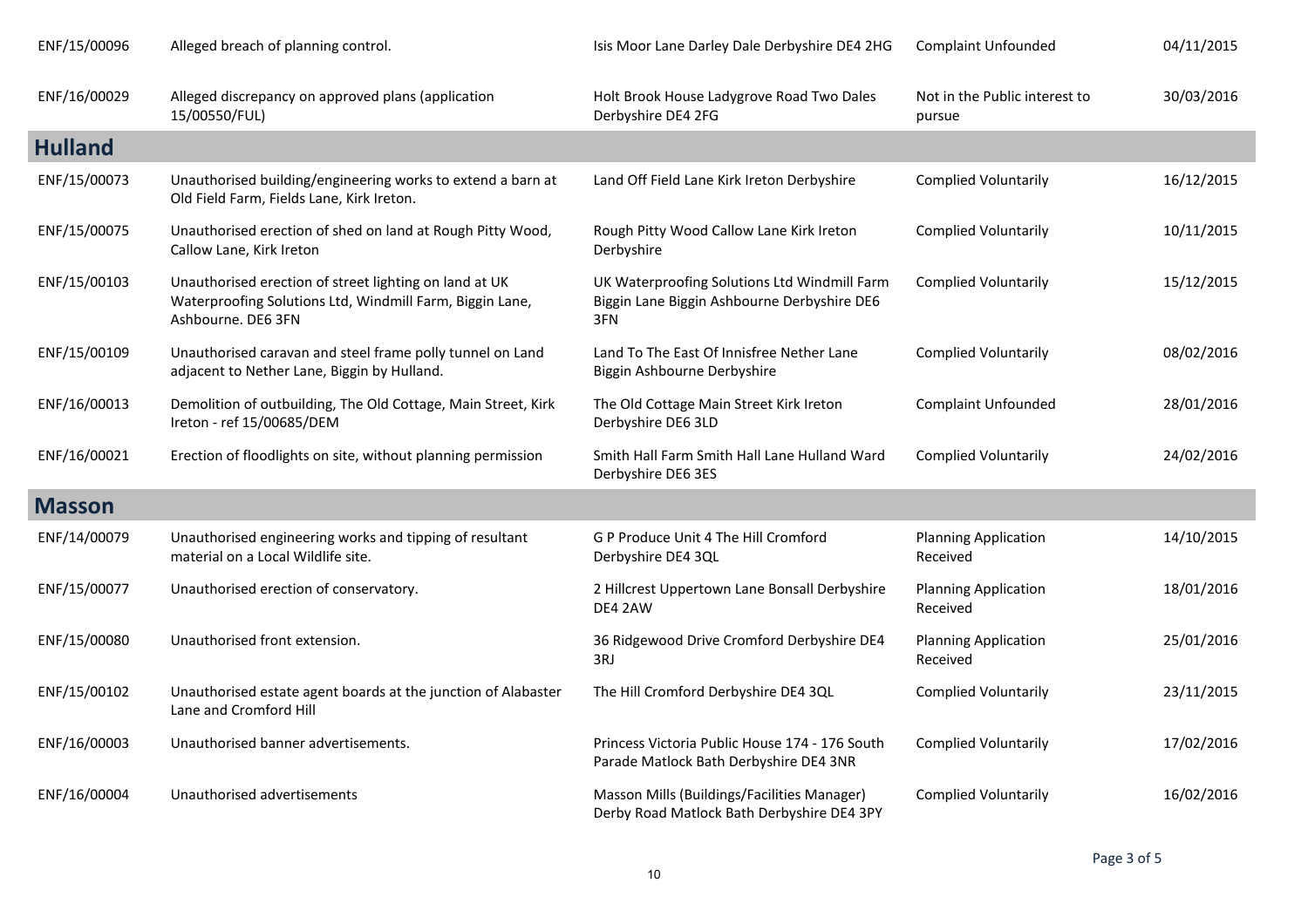| <b>Matlock All Saints</b> |                                                                                                                                                                                                                                                                                                                                                                                                                                                                                                                                                                                                                                                                                                            |                                                                                     |                                         |            |
|---------------------------|------------------------------------------------------------------------------------------------------------------------------------------------------------------------------------------------------------------------------------------------------------------------------------------------------------------------------------------------------------------------------------------------------------------------------------------------------------------------------------------------------------------------------------------------------------------------------------------------------------------------------------------------------------------------------------------------------------|-------------------------------------------------------------------------------------|-----------------------------------------|------------|
| ENF/15/00086              | Use of residential premises as a storage facility for HGV, digger<br>and other materials in connection with a paving business.                                                                                                                                                                                                                                                                                                                                                                                                                                                                                                                                                                             | The Woodlands 61 Wellington Street Matlock<br>Derbyshire DE4 3GS                    | <b>Complied Voluntarily</b>             | 20/01/2016 |
| ENF/16/00019              | Alleged unauthorised removal of trees and terracing                                                                                                                                                                                                                                                                                                                                                                                                                                                                                                                                                                                                                                                        | 6 Rockside Mews Wellington Street Matlock<br>Derbyshire DE4 3RW                     | <b>Complaint Unfounded</b>              | 17/02/2016 |
| <b>Matlock St Giles</b>   |                                                                                                                                                                                                                                                                                                                                                                                                                                                                                                                                                                                                                                                                                                            |                                                                                     |                                         |            |
| ENF/15/00040              | Unauthorised erection of stables, sheds and unauthorised<br>engineering operations to create a turn out area                                                                                                                                                                                                                                                                                                                                                                                                                                                                                                                                                                                               | Land Off Carr Lane, Tansley.                                                        | <b>Planning Application</b><br>Received | 23/11/2015 |
| ENF/15/00078              | Unauthorised Illuminated Advertisement at the junction of Old<br>Coach Road and Alfreton Road.                                                                                                                                                                                                                                                                                                                                                                                                                                                                                                                                                                                                             | Howden Joinery Ltd Unit 2 Tansley View Old<br>Coach Road Tansley Derbyshire DE4 5ND | <b>Complied Voluntarily</b>             | 07/10/2015 |
| ENF/16/00011              | Unauthorised erection of fence over 1 (one) metre in height<br>adjacent to a highway.                                                                                                                                                                                                                                                                                                                                                                                                                                                                                                                                                                                                                      | 21 Wishing Stone Way Matlock Derbyshire DE4<br>5LU                                  | <b>Complied Voluntarily</b>             | 14/03/2016 |
| <b>Norbury</b>            |                                                                                                                                                                                                                                                                                                                                                                                                                                                                                                                                                                                                                                                                                                            |                                                                                     |                                         |            |
| ENF/12/00093              | Breach of Condition 4 - The sole means of vehicular access to<br>the cottages shall be via the Roston Inn car park only. There<br>shall be no direct vehicular access to the cottages from Mill<br>Lane via the existing field access to the south of the cottages,<br>which shall be permanently closed within three months of the<br>date of this permission in accordance with details to be first<br>submitted to and agreed in writing by the Local Planning<br>Authority. Planning permission 11/00683/VCOND. - Retension<br>of 2 no. holiday cottages without compliance with condition 2<br>of planning permission DDD/1295/0757 (occupancy condition) -<br>Roston Inn Derbyshire for Mrs L Murphy | Roston Inn Mill Lane Roston Derbyshire DE6<br>2EE                                   | Appeal Allowed                          | 24/11/2015 |
| ENF/15/00076              | Unauthorised change of use of agricultural land into domestic<br>curtilage.                                                                                                                                                                                                                                                                                                                                                                                                                                                                                                                                                                                                                                | The Westings Rodsley Lane Yeaveley Derbyshire<br>DE6 2DT                            | <b>Planning Application</b><br>Received | 21/01/2016 |
| ENF/16/00008              | Mud on road                                                                                                                                                                                                                                                                                                                                                                                                                                                                                                                                                                                                                                                                                                | Land South Of Somersal Mill Farm Grove Lane<br>Doveridge Derbyshire                 | <b>Complied Voluntarily</b>             | 04/03/2016 |
| ENF/16/00032              | Alleged unauthorised alteration to an existing vehicular access                                                                                                                                                                                                                                                                                                                                                                                                                                                                                                                                                                                                                                            | <b>Mount Farm Marston Common Marston</b><br>Montgomery Derbyshire DE6 2FH           | <b>Complaint Unfounded</b>              | 22/03/2016 |
| <b>Stanton</b>            |                                                                                                                                                                                                                                                                                                                                                                                                                                                                                                                                                                                                                                                                                                            |                                                                                     |                                         |            |